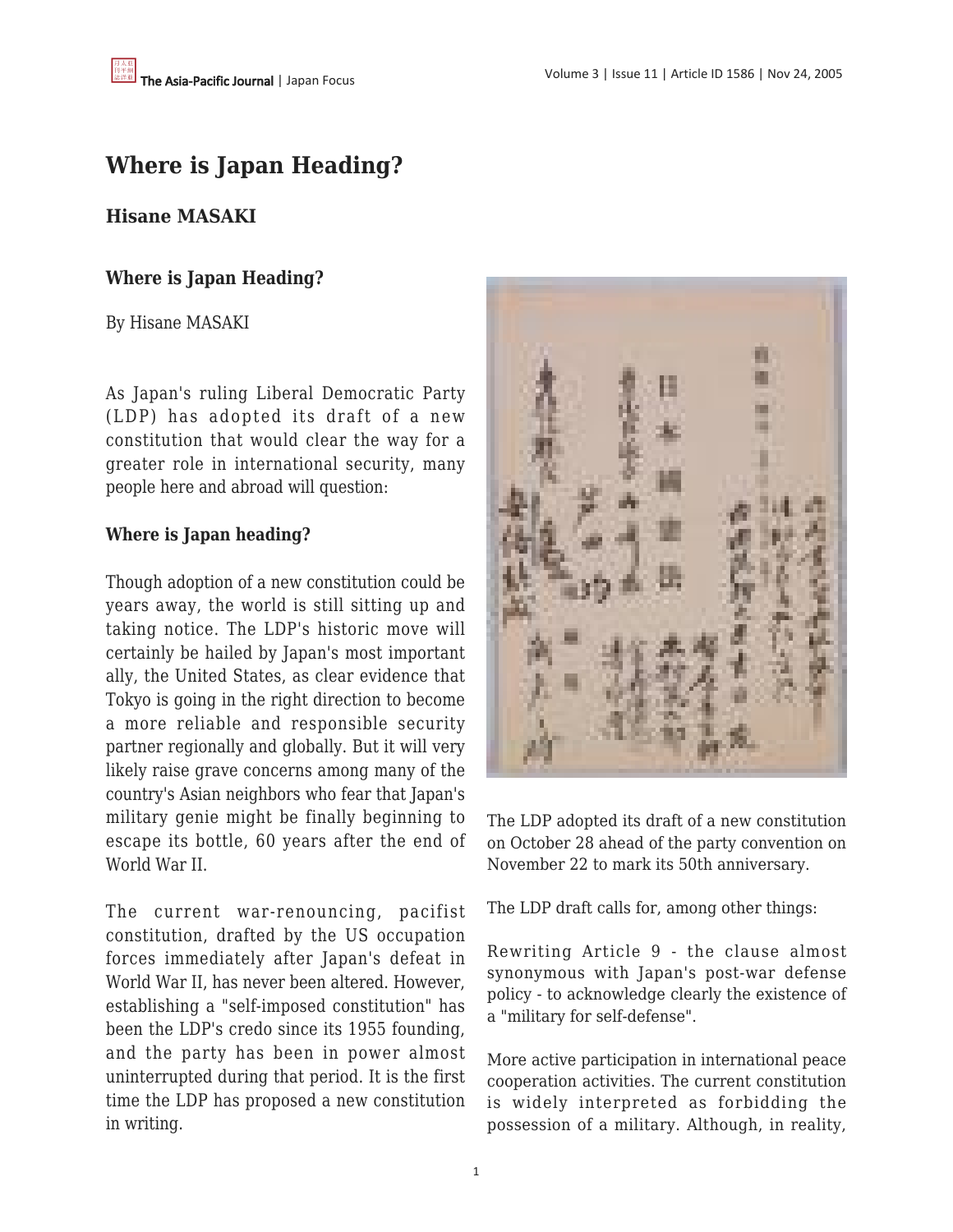Japan has about 240,000 troops of the Self-Defense Forces (SDF) and one of the world's biggest defense expenditures, successive governments have explained away the contradiction by claiming that SDF is not a military.

All these elements are missing from the current constitution. Momentum for revising the constitution, which took effect in 1947, has mounted following the September11 general election, in which Prime Minister Koizumi Junichiro's ruling LDP-led coalition won a landslide victory, garnering 327 seats - more than a two-thirds majority in the 480-seat Lower House.

Although the coalition between the LDP and New Komeito Party is still far short of a twothirds majority in the less powerful Upper House, the largest opposition Democratic Party of Japan (DPJ) has expressed support for revising the constitution, which would provide the required two-thirds majority in the Upper House.

The initial LDP draft set a nationalistic tone, with its preamble containing references to the "love of the nation" as well as Japan's tradition, history and culture. But that nationalist tone was significantly watered down at the last minute at the instruction of Koizumi, who apparently feared making the LDP draft less palatable to many Japanese by including too much nationalistic wording.

Under Article 96 of the constitution, any amendments must be proposed with support of a two-thirds or more of both houses of the Diet - Japan's parliament - and then be approved in a national referendum with a simple majority vote. Legislation setting procedures for such a referendum still must be enacted. For many years since the end of World War II, even the slightest sign of nationalism in Japan had been widely denounced at home as well as abroad as signaling a resurgence of militarism. But the situation has changed dramatically in recent years. With a sense of stagnation growing among many Japanese people amid the prolonged economic slump, a tide of nationalism is on the rise. Many Japanese also feel more insecure in the increasingly volatile security environment surrounding their country. Discussions on questions that had long been considered taboo have moved into the Japanese mainstream. There have been discussions in the political and media circles even about the pros and cons of Japan possessing nuclear weapons to defend itself.

There is growing alarm in Japan over potential threats posed by neighbors North Korea and China. At the same time Japan is under increasing pressure from its most important ally, the US, to shoulder more of the burden of its foreign and security policy, regionally and globally. Having the kind of "self-imposed" new constitution that was drafted by the LDP is not merely a matter of national pride, but something Japanese leaders firmly believe the nation must do to cope with those new challenges.

The LDP draft of a new constitution came as Japan and the US were in the final stages of compiling an interim report on the realignment of American forces stationed on Japanese soil. The realignment of some 47,000 American service members deployed in Japan is under negotiation between the two countries as part of the "transformation" of the US military's global posture. The US hopes Japan will serve as a strategic hub for its global security policy through the realignment of its forces in Japan. Japan and the U.S. are to compile a final report on the realignment early next year. The LDP draft of a new constitution also came at an awkward time for Japan's relations with Asian neighbors, especially China and South Korea. Japan's prime minister, Koizumi Junichiro, visited the controversial Yasukuni shrine in Tokyo again October 17, drawing an angry protest from Beijing and Seoul. The Shinto shrine is seen by Asian neighbors as a symbol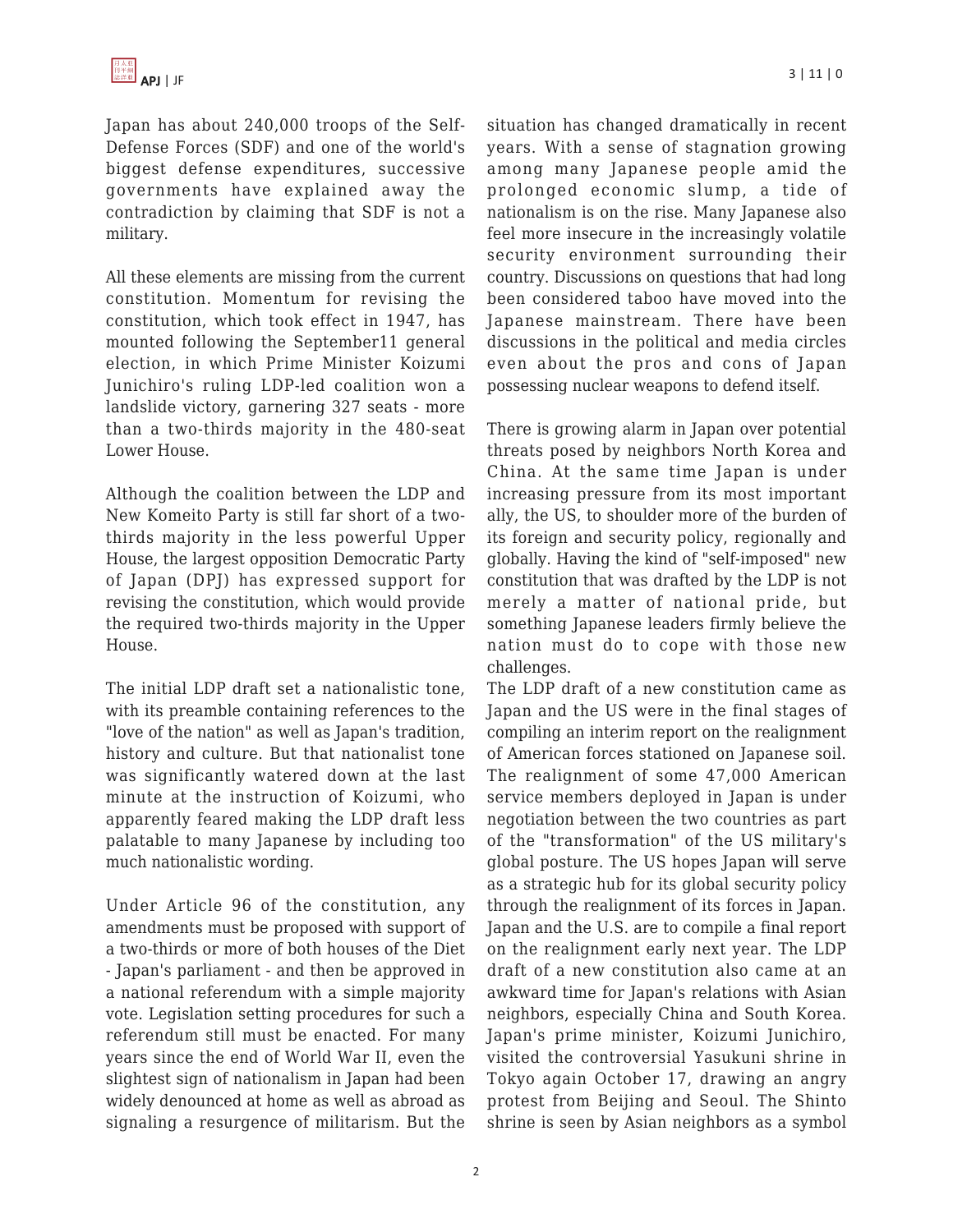of Japan's past militarism. Some 2.4 million war dead and 14 World War II Class-A war criminals are enshrined there, including the former prime minister, Tojo Hideki.

#### **What differences?**

The LDP draft was compiled by the LDP's new constitution-drafting committee headed by a former prime minister, Mori Yoshiro. By far the most important change from the current supreme law would be made in Article 9. The LDP draft calls for rewriting Article 9 to stipulate that the nation possesses a "military for self-defense" not only to defend itself but to participate in international peacekeeping activities - while retaining its spirit of pacifism. The current Article 9 renounces the use or threat of force as a means of settling international conflicts and forbids the maintenance of a standing military. Japanese soldiers have not fired a shot or made a killing in conflict since 1945.

Successive Japanese governments have interpreted the clause as permitting the SDF's existence, however, many constitutional scholars have argued that the SDF is in violation of the constitution. Proponents of constitutional revision have argued that this contradiction must be addressed by changing the clause in question to more clearly acknowledge Japan's right to self-defense. Due to the politically sensitive nature of the SDF, the Defense Agency, which oversees the SDF, has been granted a lower legal status than government ministries. Many LDP lawmakers are now clamoring for it to be upgraded to the "Defense Ministry".

The LDP draft does not stipulate the right to collective self-defense - the right to come to the aid of an ally in case it comes under attack from a third country. According to LDP officials, however, this controversial right will be permitted, and requirements for exercising it will be provided for in separate laws to be enacted later, including a "Basic Security Law". The Cabinet Legislation Bureau, the constitutional watchdog within the government, has long held a firm view that Japan has the right to collective self-defense but is not allowed to exercise it. This constitutional interpretation has put severe restrictions on the SDF's activities abroad, often frustrating the US. Even logistical support for American forces outside of Japanese territory is deemed by many to be tantamount to exercising the right to collective self-defense.

Like his predecessors, Koizumi has stretched the boundaries of the constitution, most recently in deploying non-combat SDF troops to Iraq. Most LDP lawmakers now believe the nation should be allowed to exercise the right to collective self-defense so that it can implement its defense and security cooperation with the US more smoothly and effectively. The LDP draft makes it clear that the nation holds the right to self-defense. The current constitution does not stipulate that right. The LDP draft emphasizes the nation's commitment to international contributions, saying that Japan "faithfully hopes for international peace" and "will work together with other countries to realize it".

The LDP draft preamble emphasizes three key elements of the current constitution - popular sovereignty, respect for human rights and pacifism. The draft shies away from describing the emperor as head of state. The emperor's current constitutional status as the "symbol of the unity of the people" will remain unchanged. The draft calls for "international cooperation" as well as "freedom, democracy, human rights" and "peace" as the nation's core principles.

The LDP's junior coalition partner, the New Komeito party, is opposed to the LDP-proposed inclusion of "love of the nation" and other patriotic expressions in revising the Fundamental Law of Education, a law often dubbed an "educational constitution". The LDP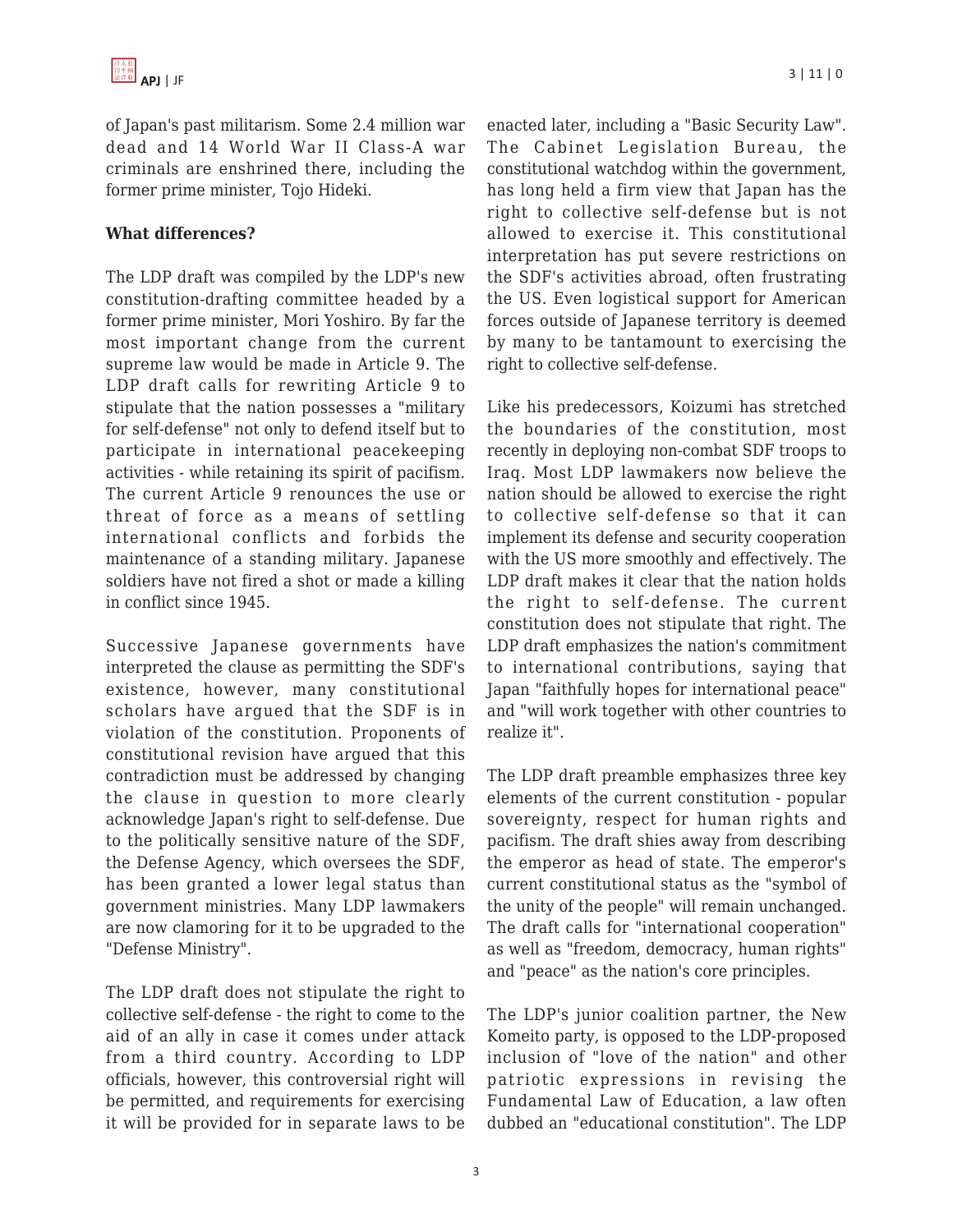began to move in earnest a few years ago to revise the Basic Education Law. This is also widely seen as another of a string of clear signs of rising nationalism that has emerged in recent years. In August 1999, the diet enacted the controversial law legally recognizing the Hinomaru (Rising Sun) flag as Japan's national flag and Kimigayo as Japan's national anthem.

### **Growing Chorus for Change**

Maehara Seiji, new leader of the Democratic Party of Japan (DPJ) - the largest opposition party - is known as a steadfast proponent of constitutional revision and strengthened security alliance with the US. Shortly before taking the helm of the DPJ, Maehara said: "It's completely meaningless to dogmatically discuss the right to collective self-defense without considering the alliance with the US. We shouldn't avoid a realistic discussion."

Under the leadership of Maehara, the DPJ is working on its own proposal for a new constitution, a move apparently aimed at countering the LDP-led debate on the issue. The proposal will be announced by the end of this month at the earliest. The draft of the proposal, made known recently, calls for the constitution to be revised to stipulate "a constrained right to self-defense" in line with the UN Charter. This phrase is widely interpreted as endorsing the limited execution of the right to collective self-defense. The DPJ draft proposal calls for allowing the SDF to participate in UN-led collective security activities, such as multinational forces and peacekeeping operations, even if doing so involves the use of force.

Meanwhile, New Komeito, backed by the lay Buddhist organization Soka Gakkai, remains reluctant about rewriting Article 9, although it has expressed an intention to seek the addition of environment and privacy rights to the constitution. The two smaller opposition parties - the Japanese Communist Party and Social Democratic Party - are adamantly opposed to changing even one letter of the constitution.

Japan's major business lobbies, including the Japan Business Federation, chaired by Toyota Motor Chairman Okuda Hiroshi, have also called for changes in the current constitution, including Article 9. Edward J Lincoln, a senior fellow at the Council on Foreign Relations, says it is very unlikely a revised constitution will be realized for at least a year or two. "This is an issue that has been hanging over the Japanese for the 57 or 58 years the constitution has been in effect. It's getting closer to a real possibility, but this is a kind of wrenching public debate that is really still in the early phases in Japan," Lincoln said in a recent interview. "Certainly, the outcome of this [September 11] election, with a resurgence of support for the LDP, moves the process in the direction of revising the constitution. I think we're still looking at a five to 10 year horizon for that issue. There's a lot of open debate that still needs to take place."

Proponents of constitutional revision clearly have wind in their sail in political and business circles. But the Japanese public has mixed views. A survey published October 5 by the liberal Mainichi Shimbun, showed that nearly two-thirds of Japanese citizens oppose revising Article 9, although a majority favor other changes to the constitution.

#### **Revived debate on constitutional revision**

The current constitution was promulgated on November 3, 1946 and took effect on May 3, 1947. The constitution has never been altered since, in stark contrast with Japan's World War II ally, Germany. Including the period when it was called West Germany until its 1990 unification with communist East Germany, German changed its basic law - or constitution more than 40 times since the war.

The Meiji constitution, predecessor of the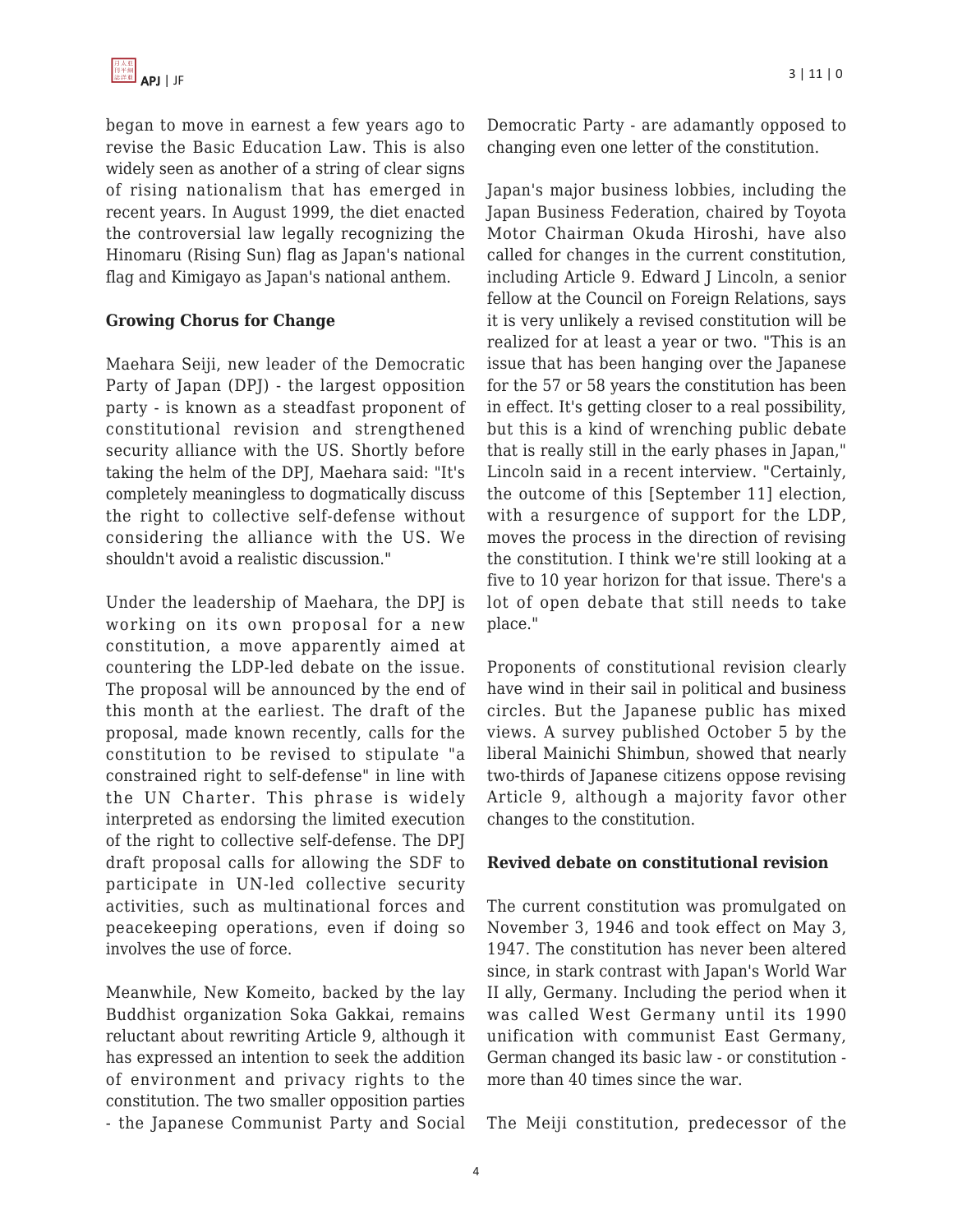present constitution, was never altered during its 57 year history, either. In Japan, a constitution has tended to be put on a pedestal as an "immortal code." The Taiho code, established in the early 8th century, was revised in the middle of the same century and renamed the Yoryo code. The ancient code effectively became a dead letter soon afterwards but lived on for about 1,100 years – albeit only nominally - until the 1868 Meiji Restoration, which ended the Tokugawa Shogunate and restored imperial power.



The General Headquarters of the Allied Forces (GHQ) commissioned the cabinet of then Prime Minister Shidehara Kijuro to establish a new constitution to replace the Meiji one. Shidehara set up a committee, chaired by his state minister Matsumoto Joji, to do the job. The committee-drafted outline of a new constitution was so old-guard and similar to the Meiji constitution that the GHQ rejected it. For example, it described the Emperor as supreme commander of Japanese military forces. Upset by the outline drafted by the committee, U.S. Gen. Douglas MacArthur ordered his GHQ staff to draft a new constitution themselves. The GHQ draft constitution was almost identical to the current constitution, except for some points, such as the number of Diet houses. The GHQ draft called for a unicameral parliament.

The Japanese government compiled a draft constitution in line with the GHQ draft and submitted it to the then Imperial Diet. When the draft constitution was introduced to the Imperial Diet, Yoshida Shigeru had succeeded Shidehara as prime minister. The draft was enacted after some modifications, including the so-called Ashida amendment that added the phrase "In order to accomplish the aim of the preceding paragraph" to the beginning of Article 9, Section 2. This phrase came to be used later to justify the nation's possession of war capability purely to defend itself, but not to launch a war of aggression. Ashida Hitoshi served as chairman of the Imperial Diet's lower house special committee to deliberate the draft constitution. Ashida served as prime minister later, for seven months in 1948.

Article 9, Section 1 says, "Aspiring sincerely to an international peace based on justice and order, the Japanese people forever renounce war as a sovereign right of the nation and the threat or use of force as means of settling international disputes." Article 9, Section 2 says, "In order to accomplish the aim of the preceding paragraph, land, sea, and air forces, as well as other war potential, will never be maintained. The right of belligerency of the state will not be recognized."

Moves toward establishing a "self-imposed constitution" intensified after Japan regained independence with the San Francisco Peace Treaty, which took effect April 28, 1952.

The Japan-U.S. security treaty entered into force on the same day. The security treaty was revised in 1960. The efforts to establish a "selfimposed constitution" were led by two politicians who both served as prime minister in the 1950s – Hatoyama Ichiro and Kishi Nobusuke. A committee comprising Diet members and scholars was set up within the government to study a possible revision of the constitution. But after several years of study, the committee could not reach a consensus, and the moves toward a "self-imposed constitution" receded significantly.

Known as a hawkish and pro-U.S. politician, Kishi resigned after pushing revision of the old Japan-U.S. security treaty through the Diet in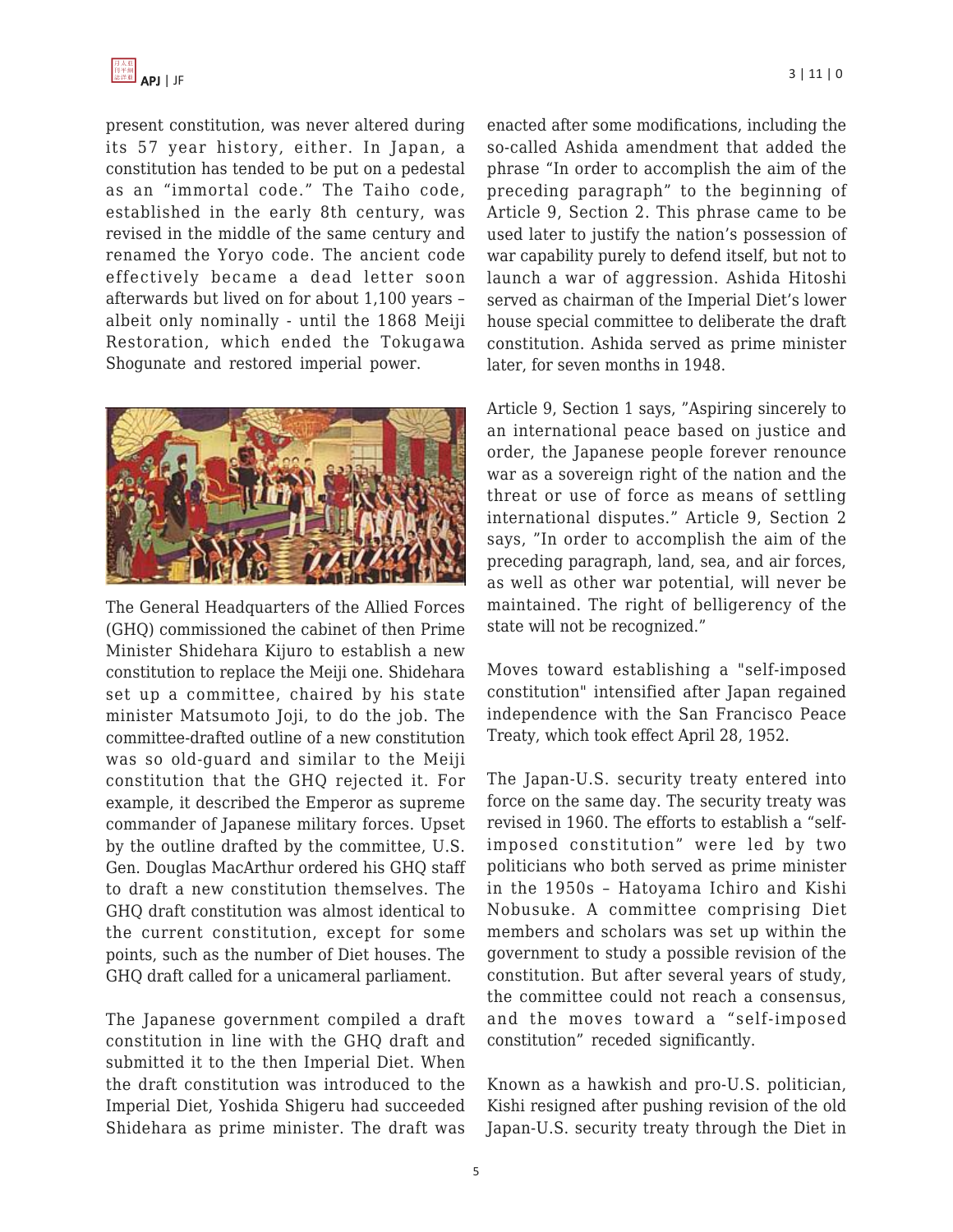1960 amid fierce public protests, in which a demonstrating female student at the University of Tokyo was killed in a clash with riot police. His successor, Ikeda Hayato, made economic development his top policy priority in an attempt to deflect public attention and energy from divisive political issues. The Japanese economy posted high growth in the 1960s, and Ikeda's pledge to double the national income was realized.

Immediately after the Korean War erupted in 1950, Gen. MacArthur instructed then Prime Minister Yoshida to create a 75,000-strong "national police force." In 1951, the national police force was reorganized as a "peace preservation force." In 1954, the Defense Agency and the SDF were established.

For decades after World War II, the nowdefunct Japan Socialist Party was the biggest opposition party. The JSP was founded in 1955, the same year the LDP was established. Under the so-called "1955 system" of the LDP keeping a grip on power and JSP leading the opposition camp, the issue of whether to amend the constitution itself was pushed to the back burner. The constitutionality of the SDF's existence or its activities was put in the political spotlight. The JSP advocated making Japan an "unarmed and neutral" country and abolishing the Japan-U.S. security treaty. The JSP also claimed that the existence of the SDF is in violation of the constitution. This created a twisted phenomenon of the conservative, pro-U.S. LDP aspiring to a new constitution and the progressive, anti-U.S. JSP being in the vanguard of forces seeking to preserve the U.S.-drafted constitution.

But the end of the Cold War made many Japanese feel that such ideological disputes are futile, and the JSP began to lose public support. In 1994, when the JSP was hanging by a hair, it formed a coalition government with the LDP, which had been ousted from power a year earlier by a hodgepodge of anti-LDP forces, including the JSP. The JSP leader Murayama Tomiichi became prime minister. In a significant policy changeover, Murayama declared the SDF constitutional and acknowledged the maintenance of the Japan-U.S. security treaty. He resigned in early 1996.

In 2000, constitution study committees were set up in both houses of the diet. It was the first time that such diet committees had been established in the nation's post-war history. The committees both ended their missions by releasing final reports on their findings in April this year. But the committees, which included lawmakers from the communist and socialist parties, objecting to any constitutional revision, failed to reach a consensus on key issues such as Article 9. The diet committees had no mandate to draft a new constitution.

### **Watershed in Japan's security policy**

A turning point in Japan's defense and security policy came in the early 1990s. Saddam Hussein's Iraq invaded neighboring Kuwait in the summer of 1990, triggering the first Gulf War the following year. The US-led multinational forces were dispatched to the Middle East under a United Nations resolution. Japan chipped in a total of US\$13 billion to assist the multinational forces, but did not send the SDF to join the forces. Japan was accused in the US and elsewhere of engaging in "checkbook diplomacy" by just paying huge amounts of money without making personnel contributions. Only after the war ended, did Japan finally manage to dispatch minesweepers to the Gulf.

Learning a lesson from its bitter experience during the first Gulf War, Japan began to establish a legal framework for making greater personnel contributions to international peace cooperation activities. In June 1992, Japan enacted a new law to enable the SDF to join UN-sponsored peacekeeping operations, or PKO, abroad. Under the law, SDF engineering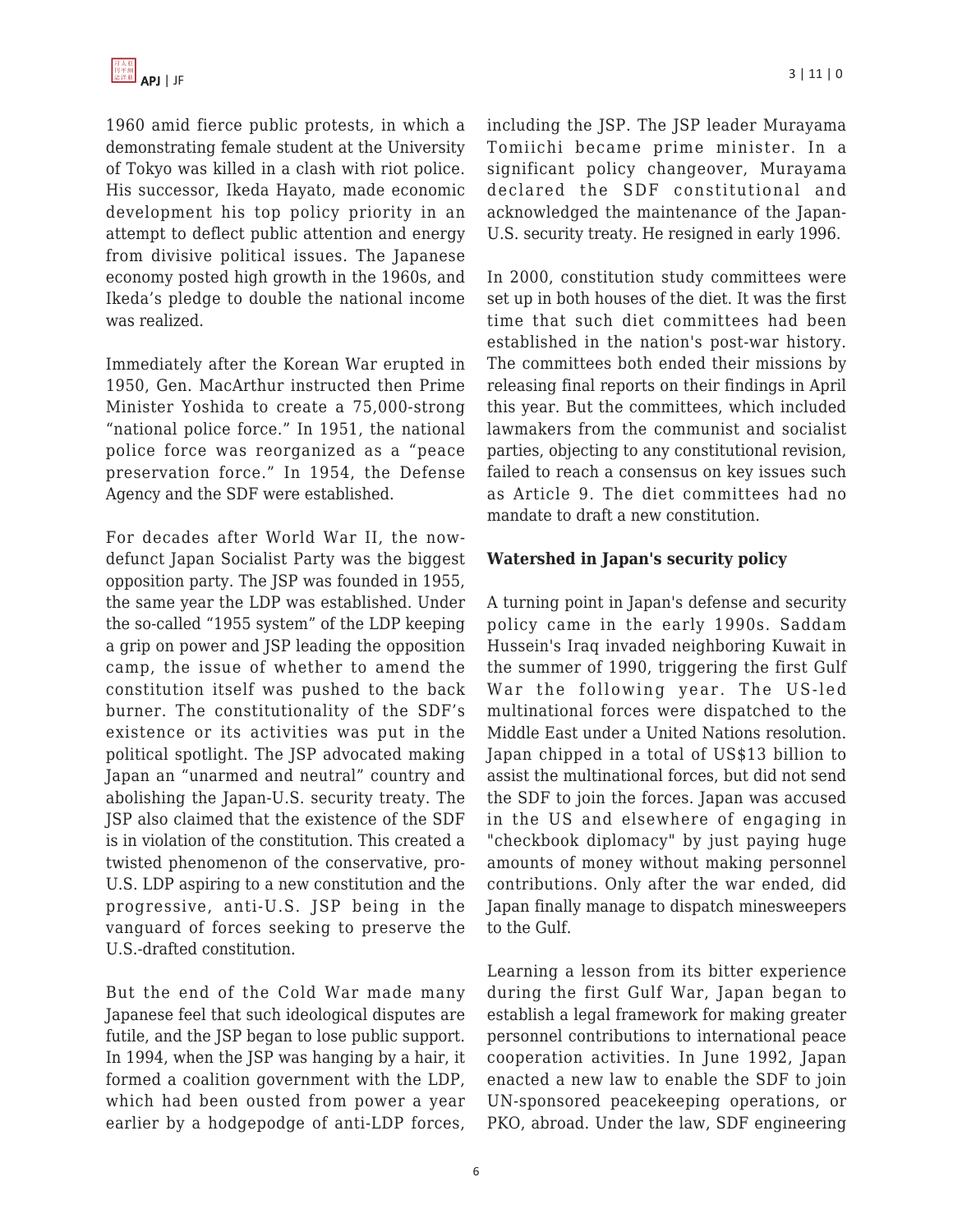

troops were dispatched to join UN peacekeeping efforts in Cambodia prior to the country's first election held in the spring of 1993 after years of deadly civil war. It marked the first overseas mission for SDF troops. Sending troops abroad had previously been a taboo in Japan because of the country's warrenouncing, post-World War II constitution. Japan has since sent SDF troops to join UN peacekeeping operations in Mozambique, the Golan Heights, East Timor and other places.

The law to cooperate with UN peacekeeping operations sets out four principles for sending SDF troops abroad:

The existence of a cease-fire agreement among the parties to the conflict.

The existence of consent for a UN peacekeeping operation from the host country or countries as well as the parties to the conflict.

The impartiality of the peacekeeping operation.

The use of weapons solely for self-defense.

Unless these principles are maintained, SDF troops must return to Japan. Although initially Japan's participation in PKF to separate and disarm warring parties and also monitor a cease-fire was frozen, the law was revised in December 2001 to lift the freeze. But SDF troop activities and firearms are still subject to severe restrictions. For example, SDF troops are not allowed to strike back at assailants on other countries' fellow forces participating in peacekeeping operations. The government is now reviewing the principles to further ease the restrictions on SDF troops' activities.

#### **Strengthening Japan-US alliance**

Separately from the UN peacekeeping operations, Japan has beefed up its security alliance with the US in the past decade. The pace of this move has been accelerated after the terrorist attacks in the US in 2001. Against this backdrop was growing awareness among many Japanese of the necessity to make their country's security and crisis management system more robust.

In April 1996, the then-prime minister, Hashimoto Ryutaro, and the American president, Bill Clinton, issued a joint security declaration in Tokyo reaffirming the importance of the bilateral security alliance in the post-Cold War era. In September 1997, Japan and the US adopted new defense cooperation guidelines to flesh out the 1996 joint declaration. In May 1999, as the legal framework for implementing the guidelines, Japan enacted three laws, including the Law Concerning Measures to Ensure the Peace and Security of Japan in Situations in Areas Surrounding Japan.

The Japanese government initially faced an uphill battle in getting diet approval for the laws. But the increased sense of crisis among many Japanese over threats posed by North Korea smoothed the way for their diet passage. North Korea had test-fired a Taepodong missile over Japan into the Pacific in August 1998. Also, two North Korean spy ships were spotted in March 1999 in Japanese territorial waters off the Noto Peninsula, Ishikawa Prefecture, central Japan. In December 2001, a North Korean spy ship blew itself up and sank after a firefight with Japan Coast Guard patrol boats in waters off the Amami Islands, Kagoshima Prefecture. North Korea is also believed to have nuclear weapons.

Meanwhile, Koizumi and US President Bush, who both took office in early 2001, have forged a close personal relationship with each other. Their personal chemistry seems very good. Koizumi has been one of the staunchest supporters of the Bush administration's "war on terror" and the Iraq war.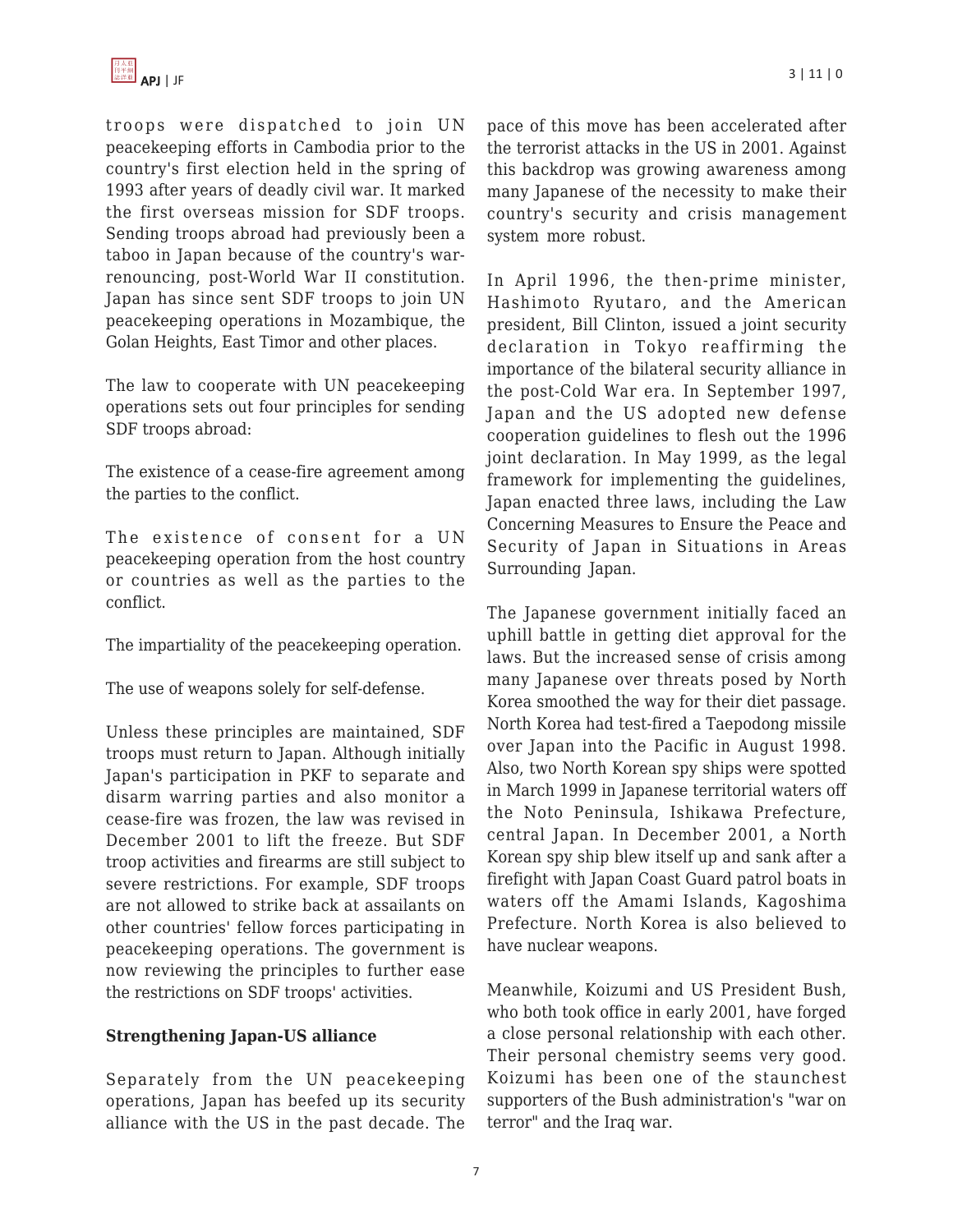The Koizumi government enacted two new controversial laws to enable the SDF to assist US-led military operation in Afghanistan and Iraq. Under the first law, enacted in October 2001, only several weeks after the September 11 terrorist attacks on the World Trade Center and Pentagon, SDF naval vessels were dispatched to the Indian Ocean to back up USled coalition forces' operation in Afghanistan through fuel supplies to coalition warships. By international standards, even refueling such ships effectively means exercising the right to collective self-defense.

Under the second law, enacted in August 2003, the Koizumi government approved a plan to dispatch several hundred ground troops to Iraq at the end of that year. The SDF troops have been deployed in the southern Iraqi city of Samawah on a humanitarian and reconstruction mission, such as water purification and repair of roads, schools and other infrastructure.

The 2001 Anti-Terrorism Special Measures Law, which was enacted as a temporary one with a two-year life span, was first extended for another two years in 2003. The law was extended again on Oct.26 - this time for another year - before it was to expire on November 11. The 2003 Law Concerning the Special Measures on Humanitarian and Reconstruction Assistance in Iraq has a fouryear life span.

On December 9, 2004, the government extended the SDF's Iraq mission under the law for another year, although a majority of Japanese people opposed the extension. The current mandate of the SDF mission is to expire on December 14. The Koizumi government is preparing to extend the mission for another year, although it is considering the possibility of beginning to withdraw SDF troops in the middle of next year.

Instead of establishing or extending a

temporary law on a case-by-case basis as it has done so far, the Koizumi government is now considering a comprehensive permanent law to enable the SDF to more smoothly participate in international peace-cooperation activities, including assistance in the restoration of a wardevastated country and a dispute settlement by multinational forces. The DPJ leader, Maehara, has also called for a permanent law on antiterrorism in general.

In addition, Japan will introduce a US missiledefense, or MD, system in 2007. The two countries have also agreed on the development and deployment of a more advanced MD system, starting in fiscal 2006, to counter the threats of missile attacks from North Korea, which has deployed an estimated 200 or so Rodong missiles capable of striking almost all of Japanese territory. The Koizumi government also has eased a decades-old ban on arms exports, enabling Japan to export parts and components needed for the joint development and production of the advanced MD system.

Meanwhile, Japan and the US have negotiated the realignment of American military bases in Japan. In stark contrast with the strengthening Japan-US security alliance, America's relations with another major Asian ally, South Korea, are creaking. Although Seoul says it is still committed to a strong relationship with Washington, the bilateral security alliance is coming under increasing strain, and policy differences have emerged in recent years over how to deal with North Korea's nuclear programs. The US plans to withdraw a third of its 37,000 troops deployed in South Korea by the end of 2008.

#### **Anxieties among Asian nations**

Although China vehemently opposed a Japan-US security treaty in the 1950s and 1960s, it began to refrain from denouncing it after the Sino-US rapprochement began with a 1972 visit to Beijing by then president, Richard Nixon.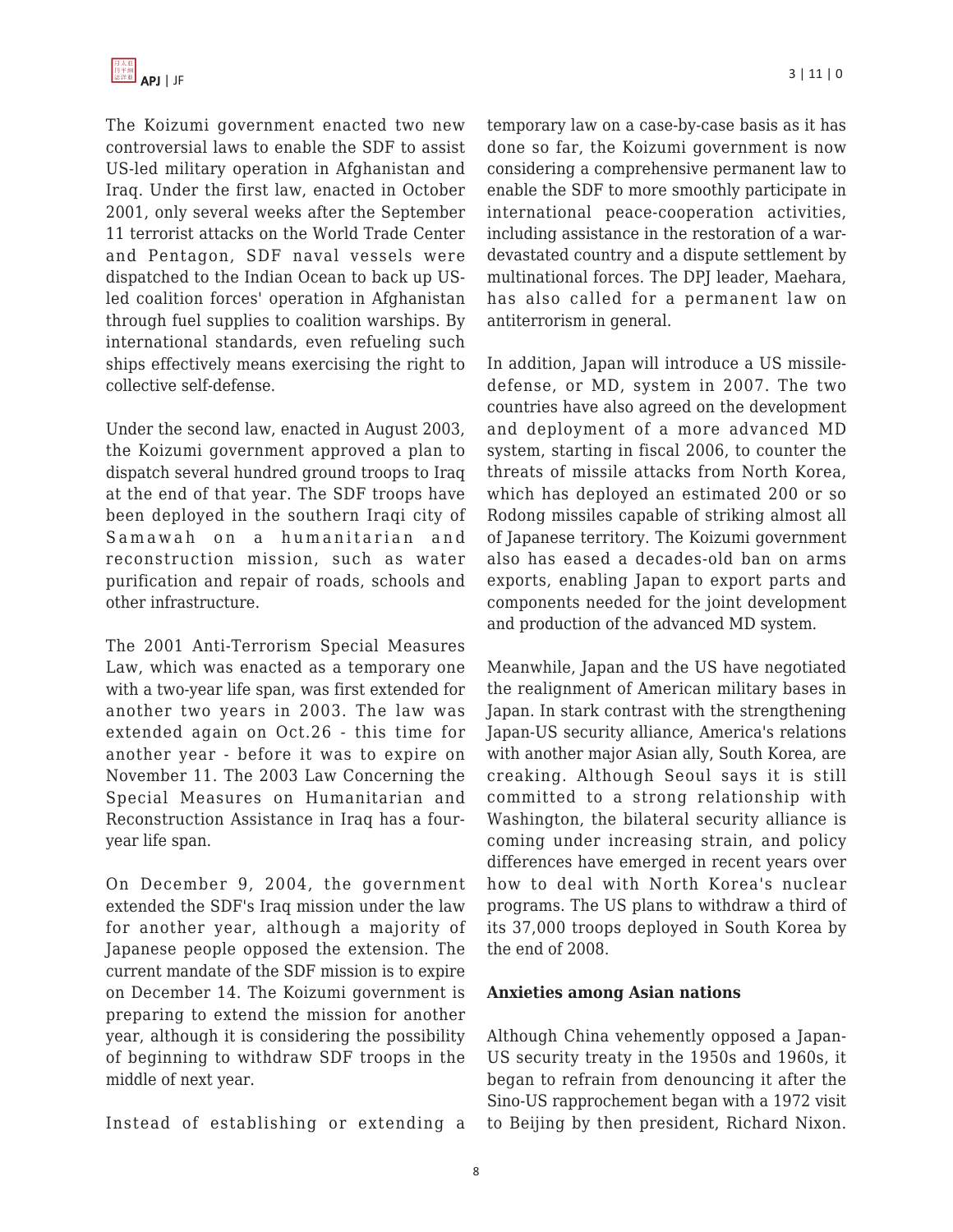Indeed, China appeared at times to give it tacit approval. This attitude was attributed to China's belief that the anti-Soviet nature of the security treaty served its own interests. Another reason, many experts said, was that China viewed the treaty as a "cap on the bottle" of latent Japanese militarism.

At least until several years ago, China's position was believed to be that the Japan-US security alliance was all right as long as it was simply to defend Japan against possible attacks from a third country and did not become anything that allows the US to increase its military interference in regional contingencies, especially one in the Taiwan Strait. That may no longer be the case today.

The ongoing move toward a stronger security alliance between Japan and the US has alarmed China, especially since a peaceful settlement to tensions in the Taiwan Strait was included in a list of common strategic goals that the defense and foreign ministers of Japan and the US announced in February they would pursue under the planned new security arrangements. There are also suspicions in China that the real US motive for the sweeping overhaul of its military's global posture might be what some call the "soft containment" of the rapidly ascending military and economic power.

The new National Defense Program Outline, adopted by the Japanese government in December 2004 to replace the old one adopted in 1995, called for a "flexible" SDF to cope with various types of threats, including terrorism. It also upgraded overseas peacekeeping activities to one of the SDF's primary missions. The new document also expressed alarm over China, noting its military's rapid modernization and increasing naval activities. It was the first time that a National Defense Program Outline had stipulated an alarm over China since the first one was compiled in 1976.

Japan's relations with China - and also with

South Korea - remain at their lowest point in decades because of rekindled territorial disputes, Tokyo's bid for a permanent seat on the UN Security Council and the controversy over Japanese school textbooks authored by rightwing scholars, as well as Koizumi's repeated visits to Yasukuni shrine.

Diplomatic tensions are also running high between Tokyo and Beijing over a Chinese natural gas project in the disputed waters in the East China Sea near the so-called median line, which was drawn by Japan but has not been recognized by China. Of the various issues currently plaguing bilateral ties, this dispute is potentially the most volatile and could even lead to military confrontation. Tensions have been high since last month when a Chinese destroyer aimed its guns at a Japanese Maritime Self-Defense Force P3-C surveillance plane near the disputed waters of the Chunxiao gas field.

Even in the US, there is growing concern that continued chilly relations with Asian neighbors might erode the influence of Japan in the region and, as a result, hurt American interests there. Meanwhile, China and South Korea are closely watching developments in the Japanese debate on constitutional changes for signs of a resurgence of militarism.

Immediately after the LDP compiled its first draft of a new constitution in early August, China Daily, the English-language newspaper of the Chinese communist party, said in an editorial titled "Japanese proposal to shift military outlook" that by amending the constitution, the LDP wants Japan to be freed from constrains that limit military cooperation with allies.

The daily said: "It is not difficult to see the bare fangs and brandished claws in the proposal." It also said that the LDP draft "demonstrates Japan's new mindset - encouraging military expansion". It concluded, "This is nerve wracking." Referring to the wartime history,